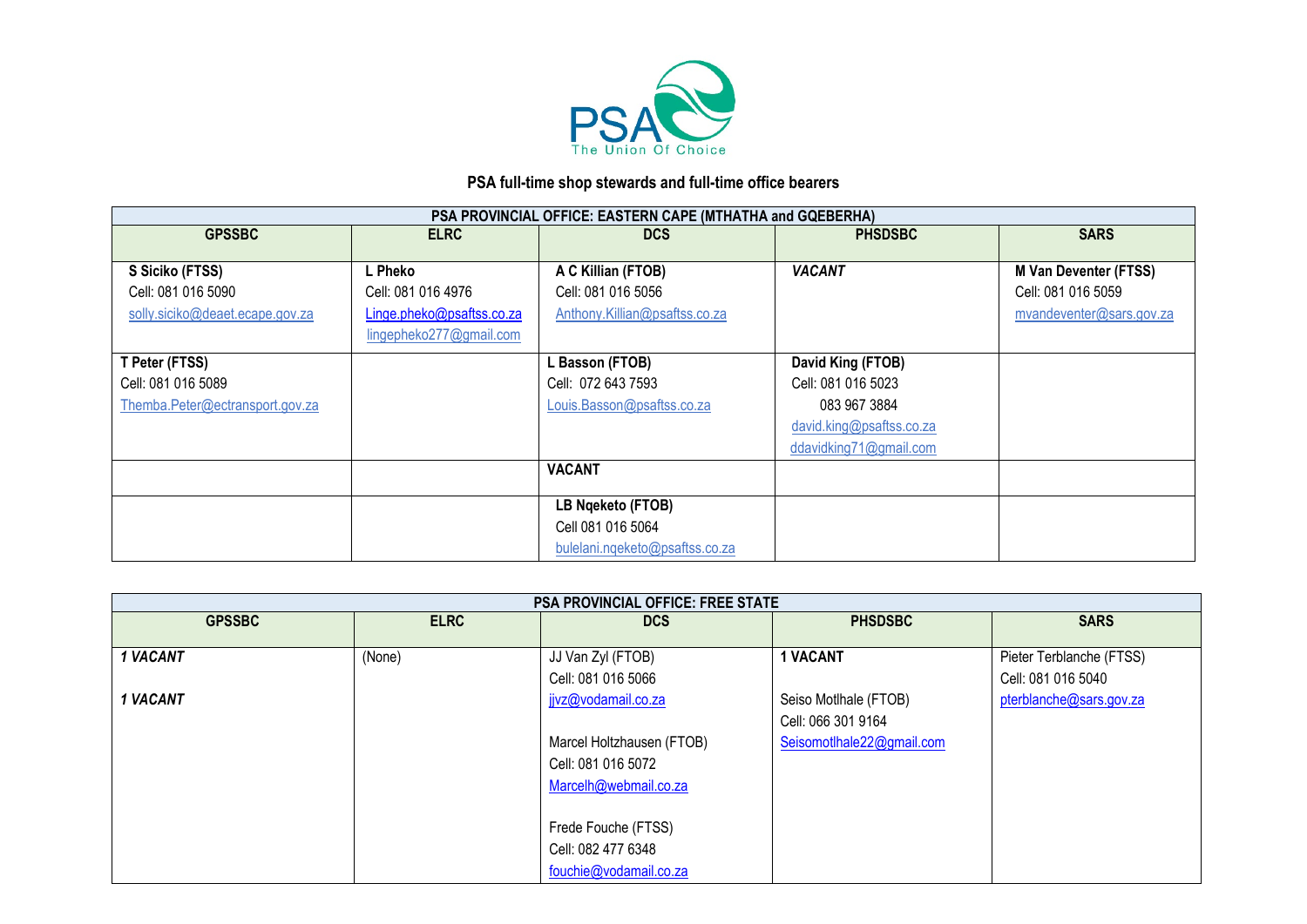| <b>PSA PROVINCIAL OFFICE: GAUTENG - JOHANNESBURG</b> |             |                                 |                              |                                 |  |
|------------------------------------------------------|-------------|---------------------------------|------------------------------|---------------------------------|--|
| <b>GPSSBC</b>                                        | <b>ELRC</b> | <b>DCS</b>                      | <b>PHSDSBC</b>               | <b>SARS</b>                     |  |
| <b>VACANT</b>                                        |             | Sam Mbatha (FTOB)               | Sehapi (Oupa) Lekoala (FTSS) | T Mdlalose (FTSS)               |  |
|                                                      |             | Cell: 081 016 5031              | Cell: 078 372 1326           | Shared with North West          |  |
|                                                      |             |                                 |                              | Cell: 084 764 9560              |  |
|                                                      |             | <b>Princess Peerbhay (FTOB)</b> |                              | nmdlalose@sars.gov.za           |  |
|                                                      |             | Cell: 081 016 5062              |                              |                                 |  |
|                                                      |             | princess.peerbhay@psaftss.co.za |                              | D Swart (FTSS)                  |  |
|                                                      |             |                                 |                              | Shared with Mpumalanga          |  |
|                                                      |             | <b>Bradley Benson (FTOB)</b>    |                              | Cell: 082 850 5654/071 922 8443 |  |
|                                                      |             | Cell: 072 470 5119              |                              | Dswart2@sars.gov.za             |  |
|                                                      |             | Bradley.benson@psaftss.co.za    |                              |                                 |  |

| <b>PSA PROVINCIAL OFFICE: GAUTENG - PRETORIA</b> |             |                           |                                |                     |  |
|--------------------------------------------------|-------------|---------------------------|--------------------------------|---------------------|--|
| <b>GPSSBC</b>                                    | <b>ELRC</b> | <b>DCS</b>                | <b>PHSDSBC</b>                 | <b>SARS</b>         |  |
| <b>VACANT</b>                                    |             | Freddy Luke (FTSS)        | Poni Rakgalakane               | C Bester (FTSS)     |  |
|                                                  |             | Cell:067 093 8975         | Cell: 072 478 8315             | Cell: 082 777 6765  |  |
|                                                  |             | 071 235 6453              | poni.rakgalakane@psaftss.co.za | cbester@sars.gov.za |  |
|                                                  |             | freddy.luke@psaftob.co.za |                                |                     |  |
|                                                  |             |                           | Olga Modisapodi                | <b>M</b> Montja     |  |
|                                                  |             |                           | Cell: 079 189 8860             | Cell: 072 765 9707  |  |
|                                                  |             |                           | olga.modisapodi@psaftss.co.za  | Tel: 012 317 2023   |  |
|                                                  |             |                           |                                | Mmontja@sars.gov.za |  |

| PSA PROVINCIAL OFFICE: KWAZULU-NATAL (DURBAN and PIETERMARITZBURG) |                                |                           |                               |                          |  |
|--------------------------------------------------------------------|--------------------------------|---------------------------|-------------------------------|--------------------------|--|
| <b>GPSSBC</b>                                                      | <b>ELRC</b>                    | <b>DCS</b>                | <b>PHSDSBC</b>                | <b>SARS</b>              |  |
| Rama Naidoo                                                        | <b>LOST DUE TO DECREASE IN</b> | Logan Naidu (FTOB)        | Nondumiso Myubu               | <b>Sithembile Ngcobo</b> |  |
| Cell: 082 869 7824                                                 | <b>EDUCATION MEMBERSHIP</b>    | Cell: 081 016 5105        | Cell: 081 016 5024            | Cell: 081 016 5085       |  |
| Rama.Naidoo@psaftts.co.za                                          |                                | Logan.Naidu@psaftss.co.za | Nondumiso.mvubu@psaftss.co.za | SNgcobo4@sars.gov.za     |  |
|                                                                    |                                |                           |                               |                          |  |
|                                                                    |                                |                           |                               |                          |  |
| <b>VACANT</b>                                                      |                                |                           | <b>VACANT</b>                 |                          |  |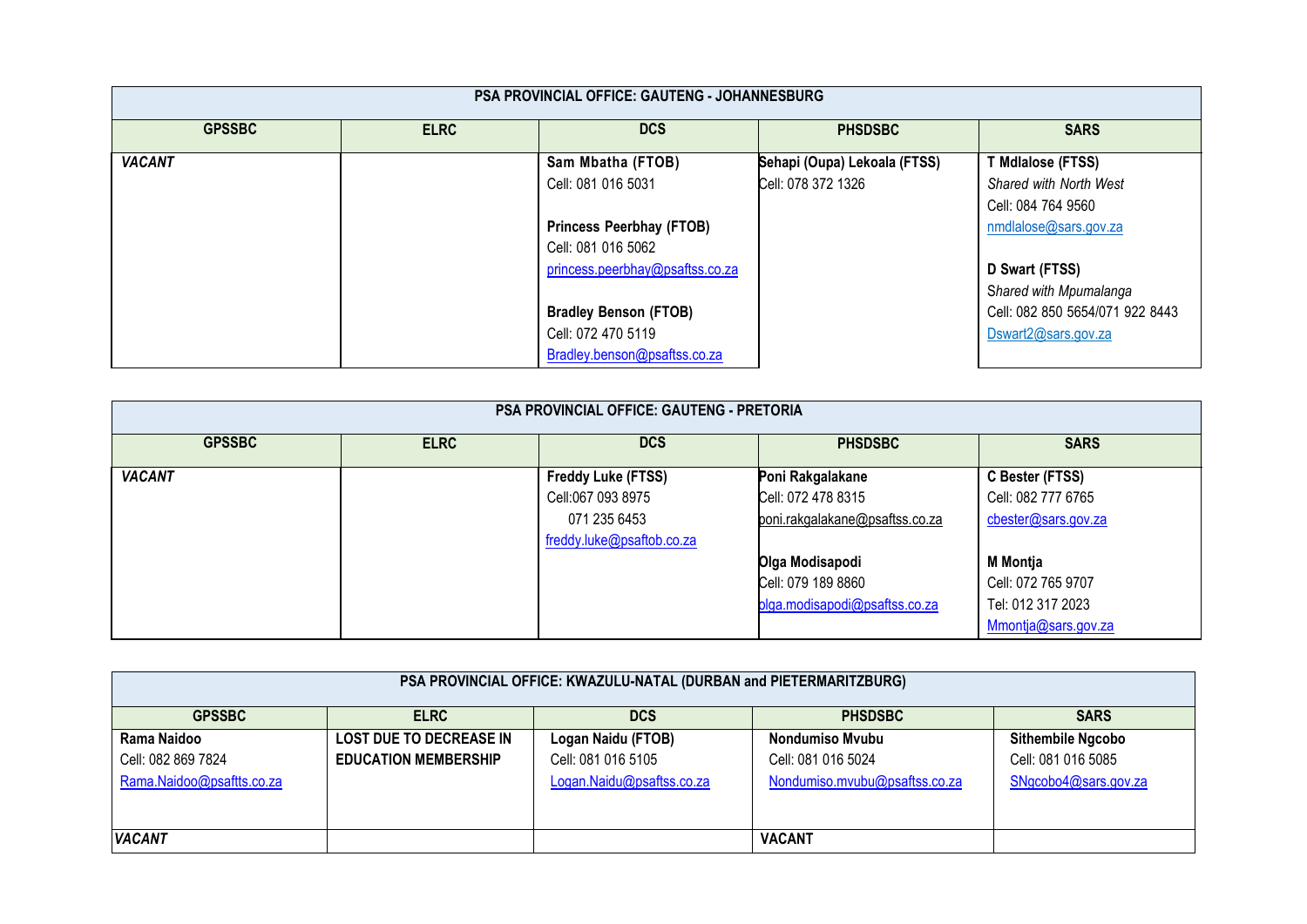| <b>PSA PROVINCIAL OFFICE: LIMPOPO</b> |             |            |                |             |  |
|---------------------------------------|-------------|------------|----------------|-------------|--|
| <b>GPSSBC</b>                         | <b>ELRC</b> | <b>DCS</b> | <b>PHSDSBC</b> | <b>SARS</b> |  |
|                                       |             |            |                |             |  |
| <b>VACANT</b>                         |             |            | <b>VACANT</b>  |             |  |
|                                       |             |            |                |             |  |

| <b>PSA PROVINCIAL OFFICE: MPUMALANGA</b> |               |                               |                            |                     |  |
|------------------------------------------|---------------|-------------------------------|----------------------------|---------------------|--|
| <b>GPSSBC</b>                            | <b>ELRC</b>   | <b>DCS</b>                    | <b>PHSDSBC</b>             | <b>SARS</b>         |  |
|                                          |               |                               |                            |                     |  |
| <b>VACANT</b>                            | <b>VACANT</b> | H Roelofse (FTOB)             | S Thabethe (FTSS)          | D Swart (FTSS)      |  |
|                                          |               | Cell: 081 016 5063            | Cell: 079 384 2900         | Cell: 071 922 8443  |  |
|                                          |               | Hannes.Roelofse@psaftss.co.za | 081 016 5096               | Dswart2@sars.gov.za |  |
|                                          |               | hroelofse@yahoo.com           | hhxfourfiveseven@gmail.com |                     |  |
|                                          |               | Anton Van Rooyen (FTOB)       |                            |                     |  |
| <b>Benedict Mdluli (FTSS)</b>            |               | Cell: 081 016 5076            |                            |                     |  |
| Cell number: 0810165094                  |               | Anton.vanrooyen@psaftss.co.za |                            |                     |  |
| b.mdluli@education.mpu.gov.za or         |               | ajavrooyen@webmail.co.za      |                            |                     |  |
| Mdluli.bt@gmail.com                      |               |                               |                            |                     |  |
|                                          |               | Jacobus Heyneke (FTOB)        |                            |                     |  |
|                                          |               | Cell: 081 016 5013            |                            |                     |  |
|                                          |               | Jacobus.Heyneke@dcs.gov.za    |                            |                     |  |

| <b>PSA PROVINCIAL OFFICE: NORTHERN CAPE</b> |               |                                                                                                                         |                                                                                                         |                                                                                                                                                                       |  |
|---------------------------------------------|---------------|-------------------------------------------------------------------------------------------------------------------------|---------------------------------------------------------------------------------------------------------|-----------------------------------------------------------------------------------------------------------------------------------------------------------------------|--|
| <b>GPSSBC</b>                               | <b>ELRC</b>   | <b>DCS</b>                                                                                                              | <b>PHSDSBC</b>                                                                                          | <b>SARS</b>                                                                                                                                                           |  |
| <b>VACANT</b>                               | <b>VACANT</b> | Earle le Grange (FTOB)<br>Cell: 081 016 5067<br>083 639 0949<br>earlelegrange@gmail.com<br>earle.legrange@psaftss.co.za | <b>VACANT</b>                                                                                           | Pieter J Terblanche (FTSS)<br>Shared with Bloemfontein<br>Cell: 082 498 9639<br>081 016 5040<br>pieter.terblanche@psaftss.co.z<br><u>a</u><br>pterblanche@sars.gov.za |  |
| <b>VACANT</b>                               |               | <b>Francois Jantjies (FTSS)</b><br>Cell: 081 016 5101<br>carring@vodamail.com<br>francois.jantjies@psaftob.co.za        | <b>Victor Selabe (FTOB)</b><br>Cell: 081 016 4948<br>vicselabe@gmail.com<br>victor.selabe@psaftss.co.za |                                                                                                                                                                       |  |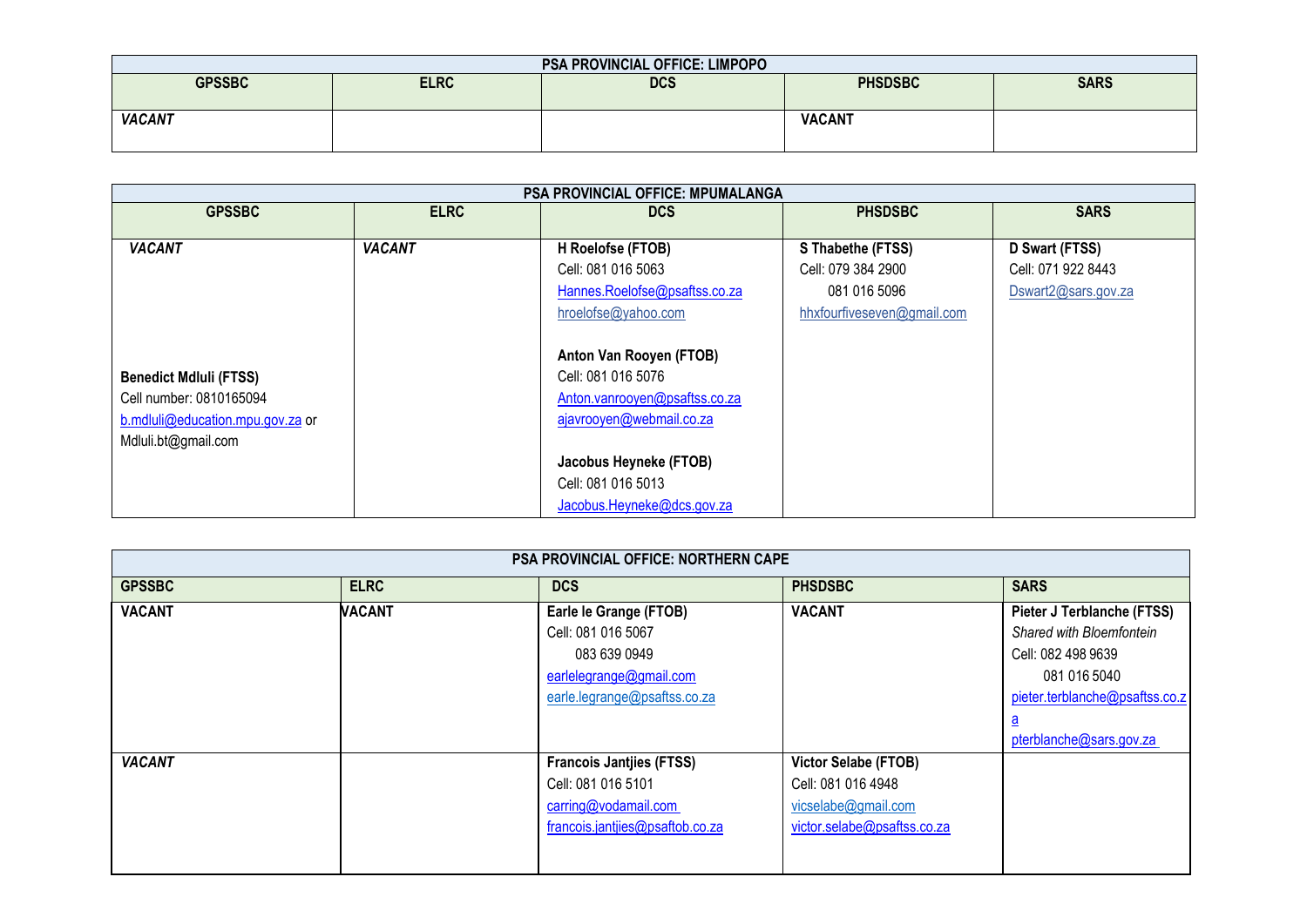| <b>PSA PROVINCIAL OFFICE: NORTH WEST</b> |               |                              |                |                          |  |
|------------------------------------------|---------------|------------------------------|----------------|--------------------------|--|
| <b>GPSSBC</b>                            | <b>ELRC</b>   | <b>DCS</b>                   | <b>PHSDSBC</b> | <b>SARS</b>              |  |
| <b>MD Mosheshe 01/06/2021</b>            | <b>VACANT</b> | <b>OM Moloisane (FTOB)</b>   | <b>VACANT</b>  | <b>T</b> Mdlalose        |  |
| Cell: 0724762563/                        |               | Cell: 078 634 7069           |                | Shared with Johannesburg |  |
| mdmosheshe83@gmail.com                   |               | Moloisane.Ophniel@dsc.gov.za |                | Cell: 084 764 9560       |  |
|                                          |               |                              |                | nmdlalose@sars.gov.za    |  |
|                                          |               | E S Moralo (FTOB)            |                |                          |  |
|                                          |               | Cell: 081 016 5082           |                |                          |  |
|                                          |               | Tebogo.moralo@psaftss.co.za  |                |                          |  |
|                                          |               | Tebogo.moralo@gmail.com      |                |                          |  |
|                                          |               |                              |                |                          |  |
|                                          |               | H J Pretorius (FTOB)         |                |                          |  |
|                                          |               | Cell: 081 016 5114           |                |                          |  |
|                                          |               | Pretorius344@gmail.com       |                |                          |  |

| <b>PSA PROVINCIAL OFFICE: WESTERN CAPE</b> |             |                                 |                             |                                |
|--------------------------------------------|-------------|---------------------------------|-----------------------------|--------------------------------|
| <b>GPSSBC</b>                              | <b>ELRC</b> | <b>DCS</b>                      | <b>PHSDSBC</b>              | <b>SARS</b>                    |
| <b>VACANT</b>                              |             | Andre Strydom (FTOB)            | Craig Appels (FTOB)         | <b>Isabel Pretorius (FTOB)</b> |
|                                            |             | Cell: 081 016 5069              | Cell: 081 016 5100          | Cell: 0835647239               |
|                                            |             | Andre.Strydom@psaftss.co.za     | Craig.Appels@psaftss.co.za  | ipretorius@sars.gov.za         |
| <b>Natalie Adams (FTSS)</b>                |             | Pierre Snyman (FTOB)            | Jacques Botha (FTSS)        |                                |
| Cell: 072 644 8551                         |             | Cell: 082 8808 922              | Cell: 081 016 5058          |                                |
| 078 574 8109                               |             | pierre.snyman1@gmail.com        | jacques.botha@psaftss.co.za |                                |
| natalie.adams@psaftss.co.za                |             | Pierre.Snyman@psadirector.co.za |                             |                                |
|                                            |             | <b>Johann Munro (FTOB)</b>      |                             |                                |
|                                            |             | Cell: 083 999 6213              |                             |                                |
|                                            |             | Johann.Munro@psaftss.co.za      |                             |                                |
|                                            |             | Johann Vorster                  |                             |                                |
|                                            |             | Cell: 081 016 5125              |                             |                                |
|                                            |             | Johann.Vorster@dcs.gov.za       |                             |                                |
|                                            |             | <b>Wynand Pool (FTOB)</b>       |                             |                                |
|                                            |             | Cell: 081 016 5058              |                             |                                |
|                                            |             | Wynand.pool@psaftss.co.za       |                             |                                |